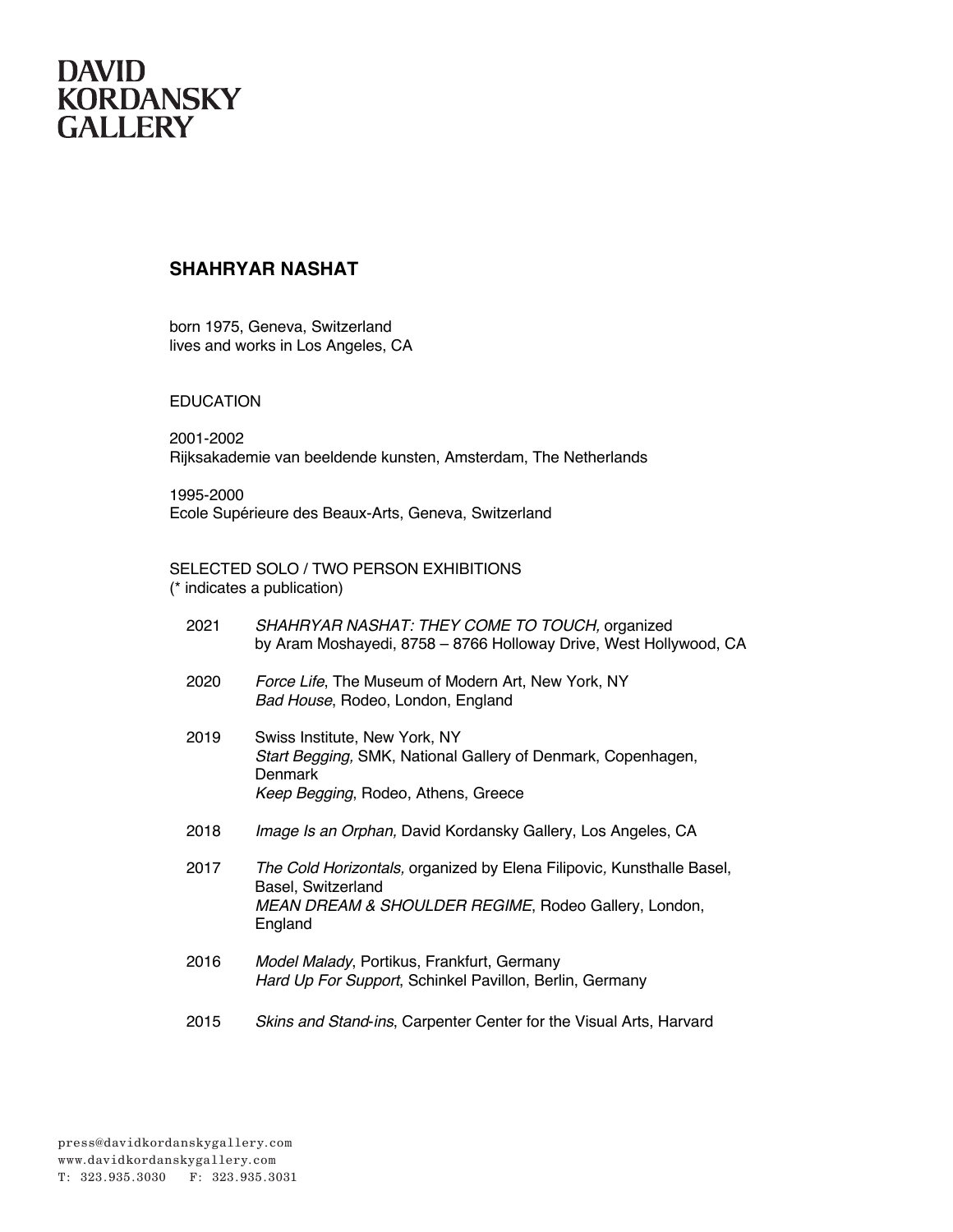# **DAVID<br>KORDANSKY<br>GALLERY**

University, Cambridge, MA *Posers, Smokers and Backup Dancers*, Silberkuppe, Berlin, Germany *Prosthetic Everyday*, 356 Mission Road, Los Angeles, CA

| 2014 | Lauréat du prix Lafayette, Palais de Tokyo, Paris<br>Kunstpreis der Stadt Nordhorn 2014: Shahryar Nashat, Städtische<br>Galerie Nordhorn, Germany                                                             |
|------|---------------------------------------------------------------------------------------------------------------------------------------------------------------------------------------------------------------|
| 2012 | Replay the Ruse, Silberkuppe, Berlin, Germany<br>Stunt, Kunstverein Harburger Bahnhof, Hamburg, Germany                                                                                                       |
| 2011 | One Stop Jock, Rodeo, Istanbul, Turkey<br>Workbench, Studio Voltaire, London, England<br>Strawberry 96, Galleria S.A.L.E.S., Rome, Italy                                                                      |
| 2010 | Line Up, Kunstverein Nürnberg, Nuremberg, Germany                                                                                                                                                             |
| 2009 | Remains To Be Seen, Kunst Halle Sankt Gallen, St. Gallen, Switzerland<br>Plaque, Baltic Centre for Contemporary Art, Newcastle, England<br>Plaque and Others, Brandenburgischer Kunstverein, Postdam, Germany |
| 2008 | Placed High For Dramatic Impact, Galeria S.A.L.E.S., Rome, Italy<br>Das Biespiel, Attitudes, Geneva, Switzerland<br>Inside Story and Stereo Escape, with Julian Göthe, Silberkuppe, Berlin,<br>Germany        |
| 2007 | No Norm, Stiftung Wilhelm Lehmbruck Museum, Duisburg, Germany                                                                                                                                                 |
| 2006 | Because the Ultimate Foundation is not Founded, Galerie Elisabeth<br>Kaufmann, Zurich, Switzerland<br>Accademia, Galerie Praz-Delavallade, Paris, France                                                      |
| 2005 | Overthrowing the King in his Own Mind, with Marc Bauer and Alexia<br>Walther, Kunstmuseum, Solothurn, Switzerland                                                                                             |
| 2004 | Optimism, Galerie Yvon Lambert, Paris, France<br>Italian Studies, Galerie Elisabeth Kaufmann, Zurich, Switzerland                                                                                             |
| 2002 | 154 days, Nicolas Krupp, Basel, Switzerland<br>Laterally Yours, Kunstverein im Katharinen, St. Gallen, Switzerland<br>In Return, with Ryan Gander, Centre Pasquart, Biel, Switzerland                         |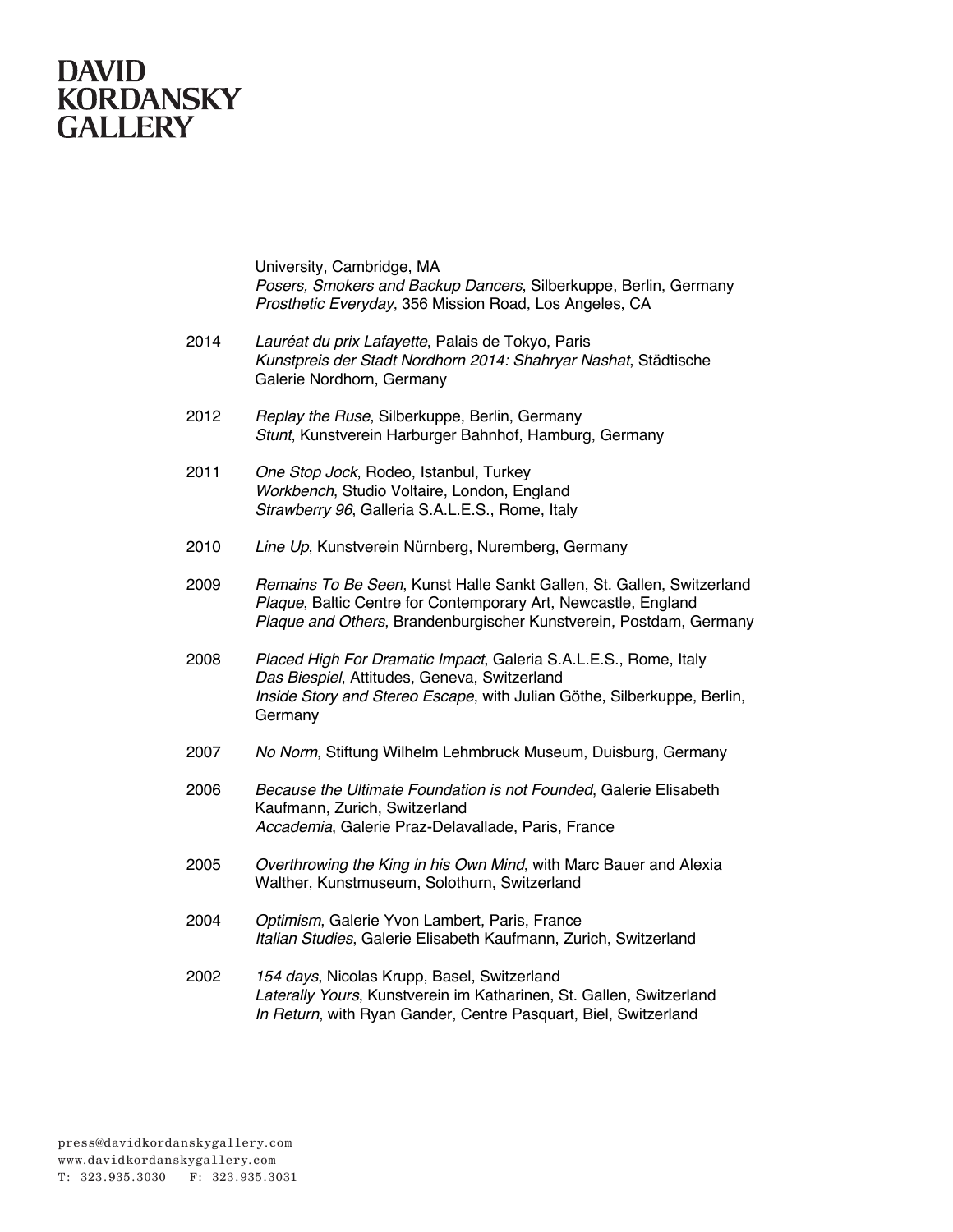

*Unreasonably Resonant*, Centre pour l'Image Contemporaine, Geneva, **Switzerland** 

2001 *And Then He's Meant to Disappear*, Galerie Elisabeth Kauffmann, Zurich, Switzerland

SELECTED GROUP EXHIBITIONS

(\* indicates a publication)

- 2022 *BASEL SOCIAL CLUB,* The Beverly Holz, Basel, Switzerland
- 2021 *Pathologically Social,* O-Town House, Los Angeles, CA *Europe: Ancient Future,* HALLE FÜR KUNST Steiermark, Graz, Austria *Swiss Sculpture since 1945,* Aargauer Kunsthaus, Aarau, Switzerland *The Going Away Present*, Kristina Kite Gallery, Los Angeles, CA
- 2020 *Honestly Speaking: The Word The Body and The Internet*, curated by Natasha Conland, Auckland Art Gallery, Auckland, New Zealand
- 2019 \**Maskulinitäten,* Kölnischer Kunstverein, curated by Nikola Dietrich, Eva Birkenstock and Michelle Cotton, Cologne, Germany *Searching the Sky for Rain*, SculptureCenter, Long Island City, NY *Platforms: Collection and Commissions, Inhabited Figures,* The Walker Art Center, Minneapolis, MN *You: works from the Lafayette Anticipations collection*, Musée d'Art Moderne de la Ville de Paris, Paris, France
- 2018 *Strange Foreign Bodies,* The Hunterian Art Gallery, Glasgow, Scotland *WE,* Rodeo Gallery, London, England *SI ONSITE*, Swiss Institute, New York, NY *General Rehearsal, A Show In Three Acts From The Collections Of V-A-C, MMOMA And Kadist,* Moscow Museum of Modern Art, Moscow, Russia *\*Stories of Almost Everyone*, organized by Aram Moshayedi with Ikechukwu Onyewuenyi, Hammer Museum, Los Angeles, CA
- 2017 *Still Human,* Rubell Family Collection, Miami, FL *REST IN THE FURROWS OF MY SKIN,* Kunsthaus Hamburg, Hamburg, Germany *Mario Merz Prize Finalists Exhibition, 2nd Edition,* Fondazione Merz,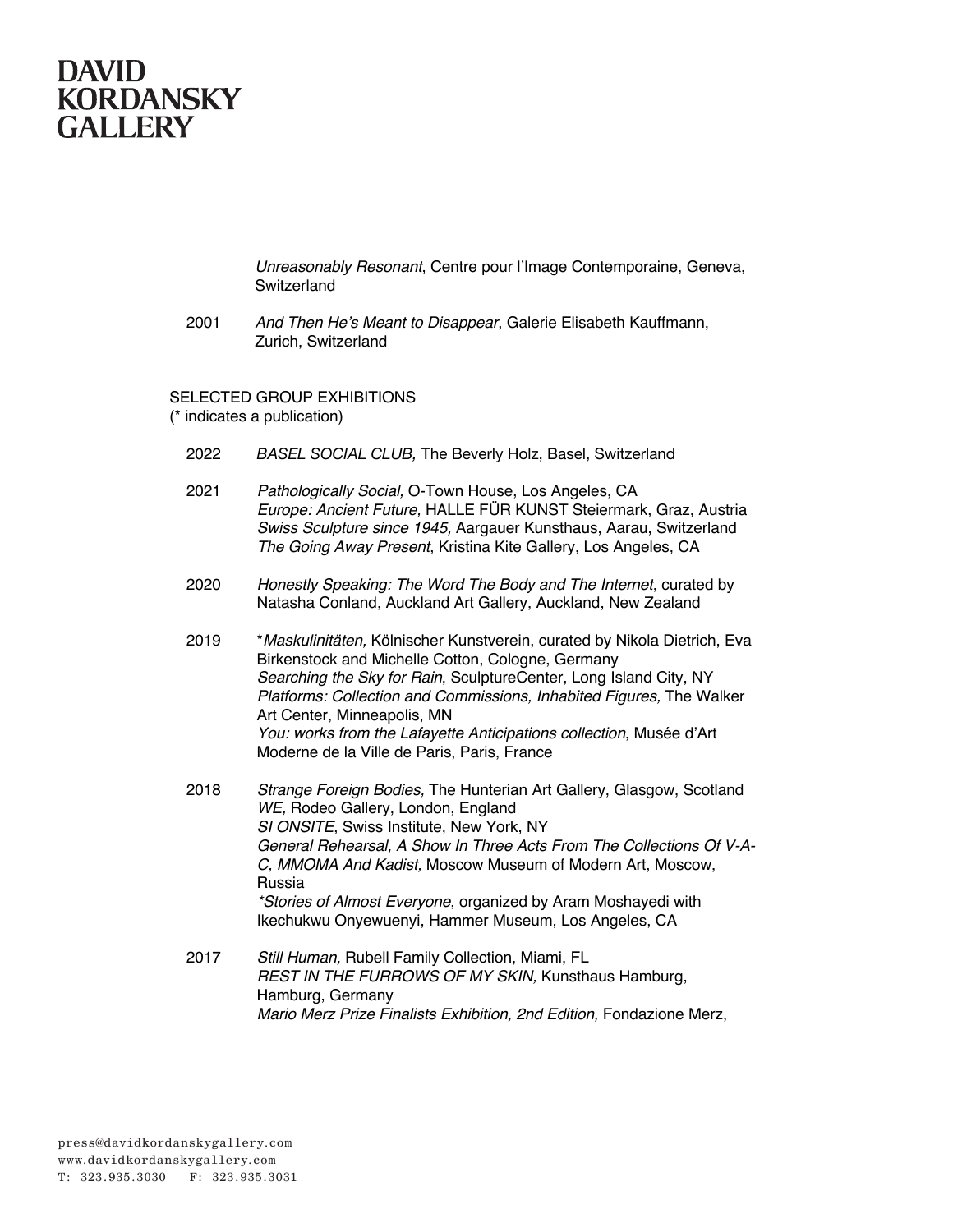Turin, Italy *Transmissions from the Etherspace,* curated by João Laia, La Casa Encendida, Madrid, Spain *\*Myths of the Marble,* co-organized by Alex Klein and Milena Hoegsberg, Henie Onstad Kunstsenter, Høvikodden, Norway; Institute of Contemporary Art, Philadelphia, PA *\*The Inner Skin – Art and Shame*, Marta Herford Museum, Herford, Germany *Moving is in Every Direction: Environments, Installations, Narrative Spaces*, organized by Anna-Catharina Gebbers and Gabriele Knapstein, Hamburger Bahnhof, Berlin, Germany 2016 *Question the Wall Itself,* organized by Fionn Meade with Jordan Carter, Walker Art Center, Minneapolis, MN *Bodies and Stages*, Kunstverein Hannover, Germany \**Le Grand Balcon*, La Biennale de Montréal, curated by Philippe Pirotte, Montréal, Canada 20th Biennale of Sydney, Sydney, Australia *\*Made in L.A. 2016: a, the, though, only*, organized by Aram Moshayedi and Hamza Walker, Hammer Museum, Los Angeles, CA *See sun, and think shadow*, Gladstone Gallery, New York, NY 2015 *The Cold Libido*, curated by Gürsoy Doğtaş, The Goetz Collection at Haus der Kunst, Haus der Kunst, Munich, Germany *Ethiopia/Utopia*, curated by Marie de Brugerollen, Institut Curatorial de la HEAD, Geneva, Switzerland *Off Broadway*, curated by Nairy Baghramian, CCA Wattis Institute for Contemporary Arts, San Francisco, CA *The Chicken and The Egg, The Chicken*, Rodeo, London, England 2014 *8th Berlin Biennale*, Berlin, Germany *The Act of Seeing With One's Own Eyes*, Vancouver Contemporary Art Gallery, Vancouver, Canada *Coming to Reality*, Futura, SVIT Praha, Prague *Der Brancusi-Effekt*, Karlsplatz, Kunsthalle Wien, Vienna, Austria *8. Berlin Biennale für zeitgenössische Kunst*, Berlin, Germany *Internationale Gruppenausstellung zum Konzept det Wiederholung in der zeitgenössischen Kunst*, Westfälischer Kunstverein, Münster, Germany Émergences, Bex Arts, Triennale de sculpture contemporaine Suisse en plein air, Le Bec, France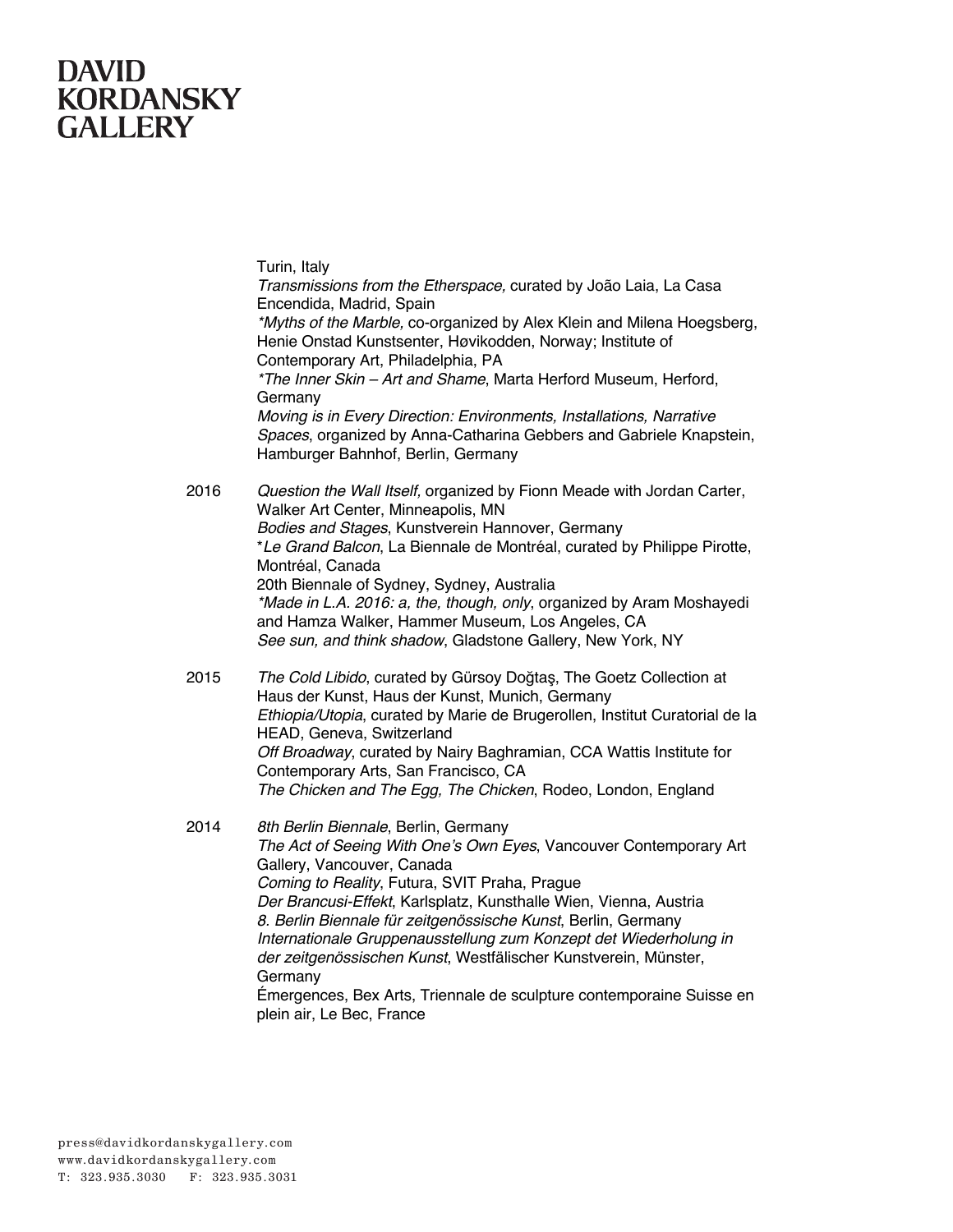2013 *Exhibiting*, Folkwang Museum, Essen, Germany *Catch as Catch Can*, Locks Gallery, Philadelphia, PA *Prisma Pavilion*, Bethanien, Berlin, Germany *When Attitudes Became Form Become Attitudes*, curated by Jens Hoffmann, Detroit Museum of Art, Detroit, MI 2012 *When Attitudes Became Form Become Attitudes*, curated by Jens Hoffmann, CCA Wattis Institute for Contemporary Arts, San Francisco, CA *The Lightness of Gravity*, Australian Center of Contemporary Art, Melbourne, Australia *Material Information*, Kunstindustrie Museum, Bergen, Norway *The Petrified River, by\_vienna – art or life: aesthetics and biopolitics*, Lukas Feichter Galerie, Vienna, Austria *LUX/ICA Biennial of Moving Images 2012*, Institute of Contemporary Arts, London, England 2011 \*54th Venice Biennale, *ILLUMInations*, curated by Bice Curiger, International Pavilion, Venice, Italy *A Slowdown at the Museum*, Extracity, Antwerp, Belgium, Germany *Based in Berlin*, Hamburger Bahnhof, Berlin, Germany 2010 *Old Ideas*, Museum für Gegenwartskunst, Basel, Switzerland *Under One Umbrella*, Kunsthall Bergen, Bergen, Norway *H-Box*, New Museum, New York, NY; Beyeler Foundation, Basel, **Switzerland** 2009 *Scorpio's Garden*, Temporäre Kunsthalle Berlin, Berlin, Germany *Made in China*, Kunstmuseum Bern, Bern, Switzerland *7*×*14*, Staatliche Kunsthalle Baden-Baden, Baden-Baden, Germany *H-BOX*, Orange County Museum of Art, Newport Beach, CA *Art in the Auditorium*, GAMeC, Bergamo, Italy; Proa Fundacion, Buenos Aires, Argentina *Shifting Identities*, CAC, Vilnius, Lithuania 2008 *Shifting Identities*, Kunsthaus Zurich, Zurich, Switzerland *Art in the Auditorium*, Whitechapel Art Gallery, London, England *H-BOX*, Centre Pompidou, Paris, France; Tate Modern, London, England *Inside Story and Stereo Escape*, with Julian Göthe, Silberkuppe, Berlin,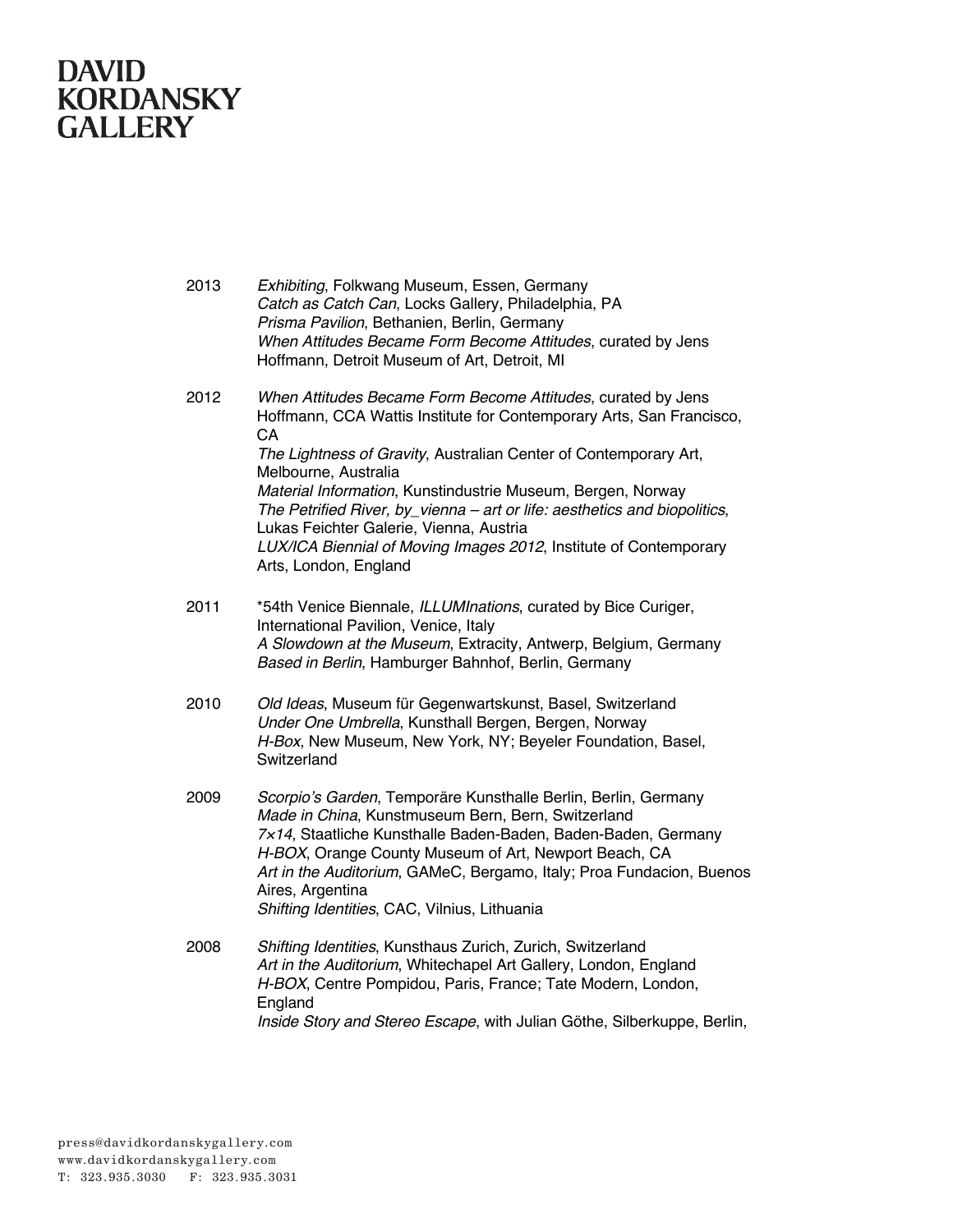Germany

| 2007 | The Eye of the Storm, Kunstmuseum St. Gallen, St. Gallen, Switzerland<br>House Trip, Art Forum Berlin, Berlin, Germany                                                                                                                                                                                                                                                                                               |
|------|----------------------------------------------------------------------------------------------------------------------------------------------------------------------------------------------------------------------------------------------------------------------------------------------------------------------------------------------------------------------------------------------------------------------|
| 2006 | Globos Sonda/ Trial Balloons, MUSAC, Leon, Spain<br>Swiss Contemporary Artists, Tokyo City Museum of Art, Tokyo, Japan<br>Gravity, De Appel Foundation, Amsterdam, The Netherlands                                                                                                                                                                                                                                   |
| 2005 | Shadows Collide With People, 51st Venice Biennial, Swiss Pavillion,<br>Venice, Italy<br>Grand Spectacles, Museum der Moderne, Salzburg, Austria<br>We Really Have to Strain Ourselves to Still Discover Mysteries on the<br>Street Signs, Center for Contemporary Art, Warsaw, Poland<br>Overthrowing the King in His Own Mind, with Marc Bauer and Alexia<br>Walther, Kunstmuseum Solothurn, Solothurn, Switzerland |
| 2004 | Emozion Eins, Frankfurter Kunstverein, Frankfurt, Germany<br>My Stories, Montevideo, Netherlands Media Institute, Amsterdam, The<br><b>Netherlands</b>                                                                                                                                                                                                                                                               |
| 2002 | Open Ateliers, Rijksakademie, Amsterdam, The Netherlands<br>Unloaded – Coming Up For Air, Oberschan-Sargans, Oberschan,<br>Switzerland                                                                                                                                                                                                                                                                               |
| 2001 | Open Ateliers, Rijksakademie, Amsterdam, The Netherlands                                                                                                                                                                                                                                                                                                                                                             |
|      |                                                                                                                                                                                                                                                                                                                                                                                                                      |

#### SELECTED BIBLIOGRAPHY

(\* indicates non-periodical book, catalog, or other publication)

2021 Valentine, Victoria L., "On the Rise: 69 Museum Curators and Arts Leaders Who Took on Notable New Appointments in 2021," *CultureType.com*, December 29, 2021 Ghassemitari, Shawn, "Check Out David Kordansky's Art Basel Viewing Room," *Hypebeast.com*, December 1, 2021 Jhala, Kabir, "Autumn crush: our pick of art fairs and gallery weekends this September and October," *TheArtNewspaper.com*, August 27, 2021 Griffin, Jonathan, "Shahryar Nashat's 'THEY COME TO TOUCH'," *Art-Agenda.com*, April 29, 2021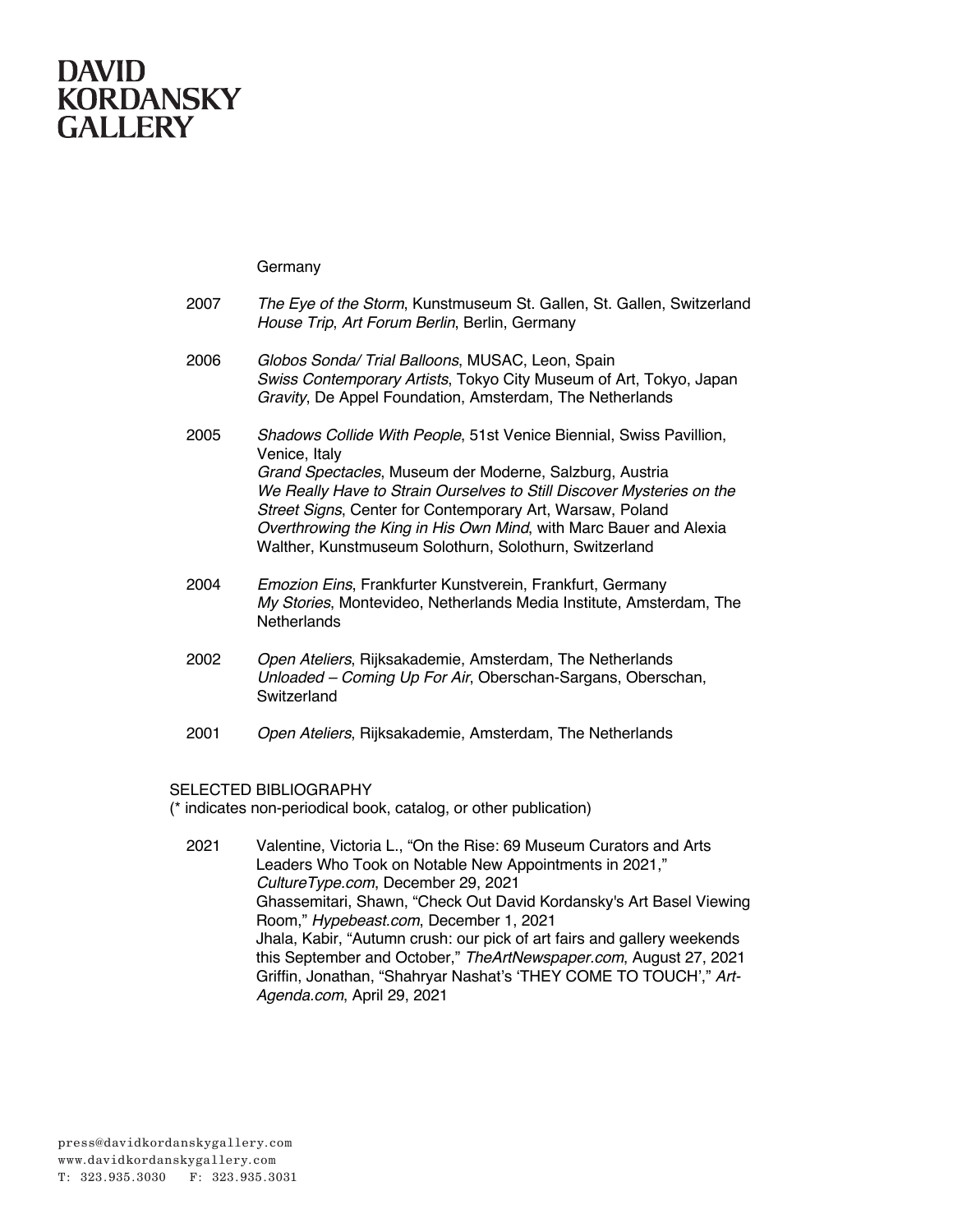2020 Salah, Myriam Ben, "Best of 2020," *Artforum*, December 2020, p. 142 Krasinski, Jennifer, "Adam Linder and Shahryar Nashat," *Artforum*, May/June 2020, pp. 160 - 161 Noor, Tausif, "What Is Authority?," *MoMA.org*, Magazine, March 24, 2020 McCormick-Goodhart, Emma, "Adam Linder and Shahryar Nashat," *Frieze*, May/June 2020, pp. 128-129 Klingelfuss, Jessica, "Independent New York delivers resilience poignance and power," *Wallpaper.com,* March 6, 2020 Battaglia, Andy and Alex Greenberger, "Independent, the Small-Scale Art Fair Antidote to the Armory Show, Stages a Soothing Opening in New York," *ARTnews.com,* March 5th, 2020 Urist, Jacoba, "Independent New York offers fair fatigue antidote," *TheArtNewspaper.com*, March 4, 2020 "Experts on their favorite LA galleries," *CulturedMag.com*, February 11, 2020 "Art in America at Frieze Los Angeles, Highlighting AI and Generative Art," *ARTnews.com*, February 21, 2020 "ARTnews in Brief: Gladstone Now Represents Shahryar Nashat," *ARTNews.com*, February 24, 2020 Allen, Dan, "17 LGBTQ art shows worth traveling for in early 2020," *NBCNews.com*, January 10, 2020 2019 Hayden, Christie, "Shahryar Nashat at Swiss Institute," *Carla*, Issue 16, 2019, pp. 56-58 Mohebbi, Sohrab, "Best of 2019," *Artforum*, December 2019, pp. 182- 183 Dobrzynski, Judith H., "Off the wall: MoMA opens spaces for visitors to get up close and personal with Modernism," *TheArtNewspaper.com*, October 23, 2019 Gat, Orit, "Shahryar Nashat and the Tenderness of the Body," *Frieze.com*, May 23, 2019 Howe, David Everitt, "Shahryar Nashat," *Artforum.com*, Critics' Picks, May 20, 2019 Fernandez, Mariana, "Why the New York City Set on Paramount's Backlot Is About to Get a Creative Makeover," *Observer.com*, February 13, 2019 "Frieze Los Angeles: Complete Guide to Exhibitions, Events and Parties," *HollywoodReporter.com*, February 13, 2018 Westall, Mark, "Frieze Projects for The Inaugural Edition of Frieze Los Angeles," *FadMagazine.com*, February 11, 2019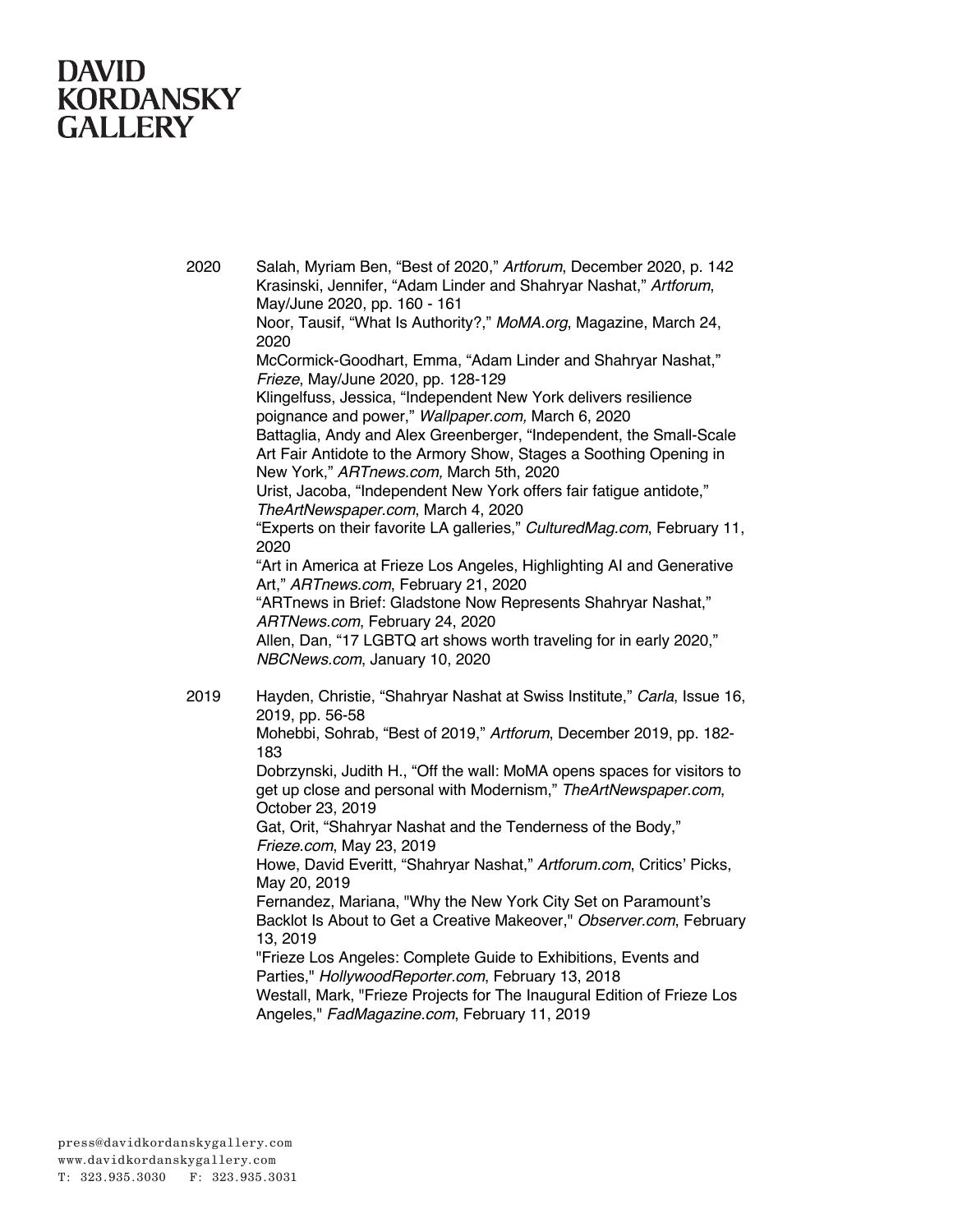"A New and Improved MoMA Is Set to Open This October," *LuxuryTravelAdvisor.com*, February 6, 2019 van Straaten, Laura, "Frieze Art Fair Unveils Artists, Films and Talks for Inaugural L.A. Event," *HollywoodReporter.com*, January 23, 2019

2018 Cattelan, Maurizio and Marta Papini, "Interview with Shahryar Nashat," *Purple*, issue 30, 2018, pp. 306-309 Crippa, Karim, "LA (Un)confidential – Exhibitionary goes West!," *Exhibitionary.com*, 2018 Gonzalez, Leslie, "Shahryar Nashat: Wiretapping That Ass and/or Gallery Cube," *Flaunt*, No. 158, 2018, pp. 50-51 Dressen, Anna, "From Paris With Love," *PRVNC*, Autumn/Winter 2018/2019, pp. 90-93 "Shahryar Nashat's Pink Portfolio," PRVNC, Autumn/Winter 2018/2019, pp. 128-135 Moshayedi, Aram, "Shahryar Nashat and Adam Linder," *BOMB*, Number 145, Fall 2018, pp. 66-77 Zeiba, Drew, "Swiss Institute moves into Selldorf-designed building on St. Marks," A*rchPaper.com*, June 29, 2018 Campbell, Andy, "'Stories of Almost Everyone' Hammer Museum, Los Angeles," *Artforum*, May 2018, p. 229 "The Twenty Five," *Cultured*, February/March 2018, p. 72 Rosenmeyer, Aoife, "Shahryar Nashat," *Art in America*, February 2018, p. 100 Léith, Caoimhín Mac Giolla, "Shahryar Nashat, Kunsthalle Basel, Switzerland," *frieze*, January - February, 2018, p. 160 Carrigan, Margaret, "At the Hammer Museum, an Artist Makes New Work by Eulogizing the Old," *Observer.com*, January 22, 2018 Woolridge, Ian, "Shahryar Nashat: An Image is an Orphan," *BrandNewLife.org*, January 6, 2018 2017 Leaver-yap, Mason, "Figure and Wound: The Human Body in Shahryar Nashat's Present Sore," *Question The Wall Itself*, Minneapolis: Walker Art Center, 2017 Ben Salah, Myriam, "Shahryar Nashat on the inexorability of failing bodies," *Kaleidoscope*, Fall/Winter 2017/2018, p. 53 Braunschweiler, Heidi, "Shahryar Nashat - The Cold Horizontals," *Kunstbulletin*, December 2017, pp. 70-71

Solway, Diane "The 6 Rising Artists You Must Know In 2018,"

*WMagazine.com*, December 4, 2017

"Ausstellungen," *Artline*, October 2017, p. 21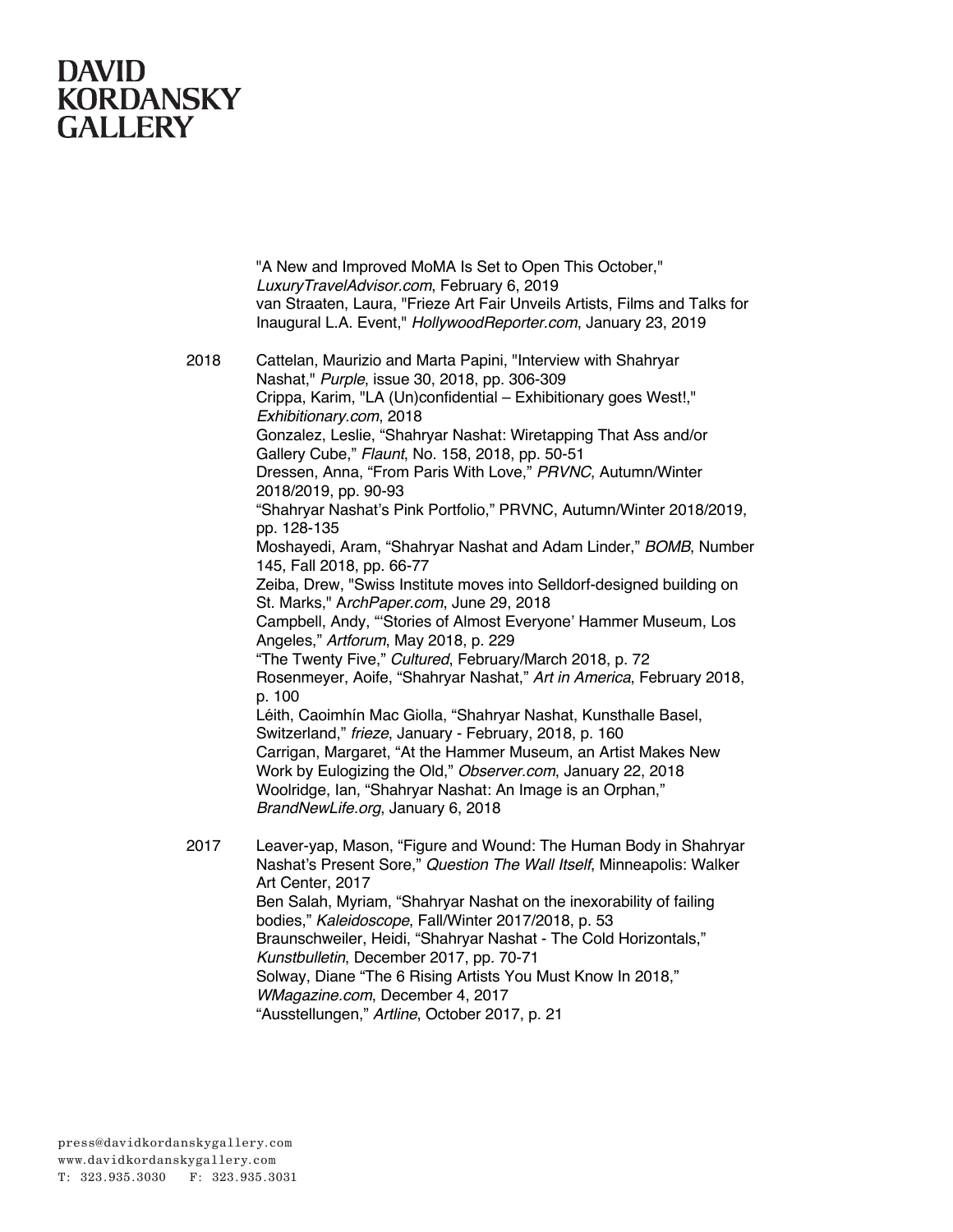"Shahryar Nashat. The Cold Horizontals," *WSIMag.com*, October 27, 2017

Hans-Dieter, Fronz, "Die Kunsthalle Basel präsentiert den Schweizer Medienkünstler Shahryar Nashat," *BadischeZeitung.de*, September 29, 2017 Balarinová, Kateřina, "Chladné Horizontály Shahryara Nashata," *AtelierForArt.cz*, September 29, 2017 "Fall Preview: Museum Shows and Biennials Around the World," *Artnews.com*, September 6, 2017 "How Important is art as a form of protest?" *frieze*, April 2017, pp. 90-103 Eastham, Ben, "Myths of the Marble," *art-agenda.com*, March 30, 2017 Albrethsen, Pernille, "In Front of the Marble Screen," *Kunstkritikk.com*, February 22, 2017 Hagen, Ina, "Visceral Connections on the Blue Marble," *Kunstkritikk.com*, February 2, 2017 Forrest, Nicholas, "Absolut Names Finalists of 2017 Absolut Art Award," *BlouinArtInfo.com*, January 25, 2017

- 2016 *\*Obituary*, Sternberg Press, 2016 Harper's Bazaar Art, October 2016 Heiser, Jörg, "Perfect Pretence," *frieze*, September 2016, pp. 212-215 Griffin, Jonathan, "Made in LA," *frieze*, Reviews, September 2016, pp. 170-171 Muñoz-Alonso, Lorena, "See What Dealers Are Bringing to Frieze London," *Artnet.com*, Art Fairs, September 29, 2016
- 2014 Heiser, Jörg, "Perfect Pretence," *Frieze*, No. 166, Autumn, 2014
- 2011 Ammer, Manuela, The Pedestal Problem / Das Sockelproblem, *Frieze d/e*, issue # 2, Autumn 2011 Herbert, Martin, "Exhibition Review: Shahryar Nashat," *Workbench Bidoun*, issue # 25, Summer 2011 Panicelli, Ida, "Shahryar Nashat," *Artforum*, May 2011
- 2010 *Downscaled and Overthrown*, Kunstverein Nürnberg, Sternberg Press *SILBERKUPPE Under One Umbrella*, Sternberg Press Haq, Nav, *Highlights: Shahryar Nashat*, Almost Mirroring, Kaleidoscope Fall 2010
- 2009 Eric Aichinger, 7x14 Staatliche Kunsthalle Baden-Baden, Verlag der Buchhandlung Walter König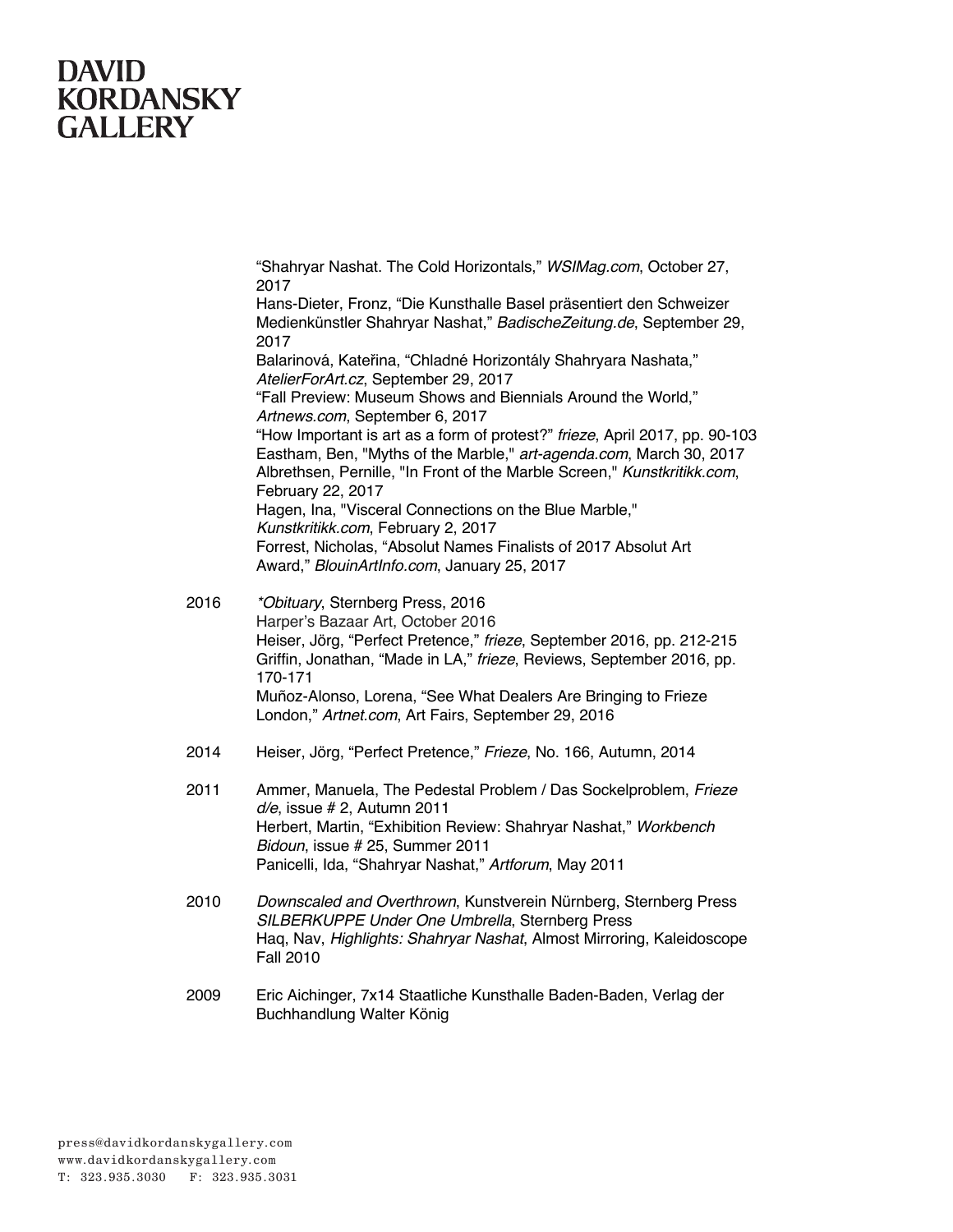Erster Swiss Exhibition Award geht an den Genfer Kunstraum <>, *Tages Anzeiger,* April 2, 2009 Shahryar Nashat gives mystique to a slab at Gateshead BALTIC, *Culture24.org*, February 9, 2009

2008 Verla Bovino, Emilia, "Shahryar Nashat," *Frieze,* Issue # 116, June - August 2008 Chardon, Elisabeth, "L'intensité de la vie figurée par la recherche d'un cône," *Le Temps*, 29 May 2008 Eichler, Dominic, "Plaque Beauty – Shahryar Nashat," *Bidoun*, Issue # 13, Winter 2008

2006 Octavio Zaya, Yuko Hasegawa, Augustin Perez Rubio, *Trial Balloons / Globos Sonda*, Actar and MUSAC Zapperi, Giovanna, "Shahryar Nashat: defying power's optimism," *Parachute: Contemporary Art Magazine*, Issue 123, July - September 2006

2005 *\*Shadows Collide with People: Gianni Motti / Shahryar Nashat / Marco Poloni /Ingrid Wildi*, Edition Fink Wescott, James, "Report from Venice: The Pavilions," *NY Arts Magazine*, July - August 2005 Wescott, James, "Shahryar Nashat in the Swiss Pavilion," *NY Arts Magazine*, September - October 2005 Dattenberger, Simone, "Handstand vor den Medicis, Münchner Zeitung," June 11-12, 2005 Marzahn, Alexander, "Zwischen den Zeilen, Shahryar Nashat vertritt die Schweiz an der Biennale," Basler Zeitung, June 6, 2005 Mathonnet, Phillippe, "Regards suisses à Venise," *Le Temps, GenÈve*, June 4, 2005 Zwez, Annelise, "Kunstbullentin," *Kunstmuseum Solothurn*, March 2005 Italienische Rhapsodie, "Neue Zürcher Zeitung," March 19, 2005 Meltzer, Burkhard, "Eine Verschwörung die Viellecht keine ist," *Tages-Anzeiger*, March 4, 2005 Chardon, Elisabeth, "A Soleure, trois jeunes plasticiens font du visiteur un roi, pour mieux le renverser," *Le Temps, Genève*, February 2, 2005 Zwez, Annelise, Königsmord mit den Mitteln der Kunst, Bieler Tagblatt, 26 Jan 2005

2004 Katharina Ammann, *Overthrowing the King in His Own Mind*, Kunstmuseum Solothurn